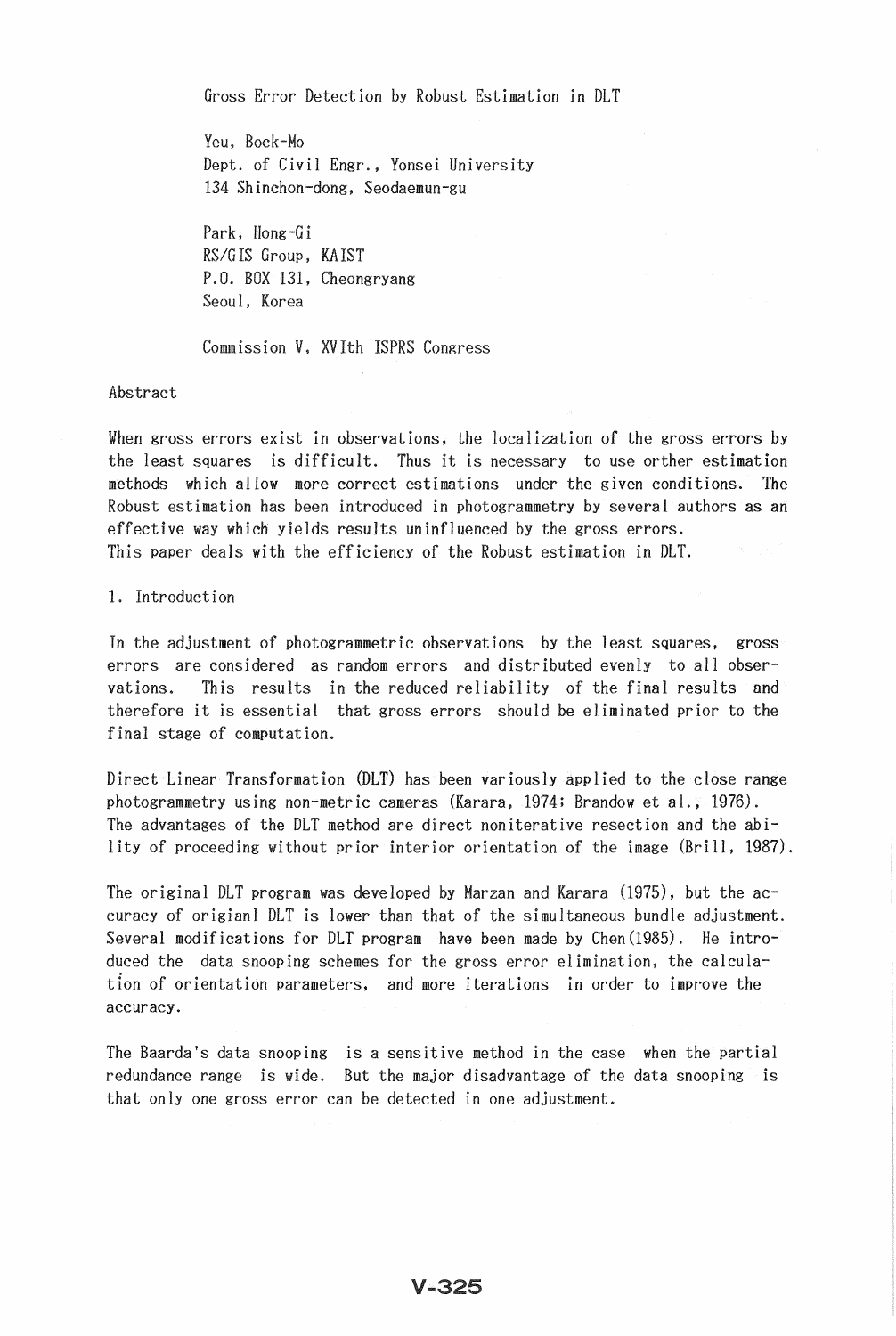In recent years, alternative methods to least squares have been introduced in photogrammetry by several authors(Krarup et al., 1980; Benciolini et al., 1982; Klein and Foerstner, 1984).

These robust estimation methods are relatively insensitive to gross errors, and more than one gross error can be detected in the same adjustment.

The objective of this paper is comparative analysis between robust estimation, Danish method and data snooping in DLT.

Robust estimators used in this paper are Huber's descending M-estimator and bisquare estimator.

2. Robust M-estimation

Least squares is an optimal procedure in many cases when the errors in a regression model have a Gaussian distribution or when linear estimates are required (Gauss-Markov Theorem). But least squares is not optimal in many non-Gaussian situations with longer tails. Andrews et al., (1972) clearly demonstrates the inefficiency of least squares for a wide variety of distributions, as compared to robust estimates of location.

Consider the model

$$
Y = Ax + e \tag{1}
$$

where y and e are n by 1, A is n by m, and x is m by 1.

A robust estimate for x,  $\hat{x}$ , minimizes

 $\sum \rho$  ( Vi / s) (2)

where  $\rho$  is a robust loss function, Vi is a residual, S is a known or estimated scale parameter. Such an estimate is called a M-estimate.

If we let  $\psi$  be equal to derivative of  $\rho$ ,  $\hat{\chi}$  should satisfy

 $\sum$ Aij $\psi$ (Vi/S) = 0 for j = 1, .... m (3)

Equation (3) is a set of nonlinear equations and iterative methods are required.

Three iteration schemes for finding the solution of equation (3), are Newton's method, Huber method, and reweighted least squares method (RLS) (Holland and Welsch, 1977). The RLS method only requires a computation procedure of the weight function  $\mathbb{V}(z)$ , defined as  $\varphi(z)$  / z, and then it is possible to use an existing weighted least squares algorithm.

The reweighted least squares method for obtaining M-estimates is iterative, and

## V-326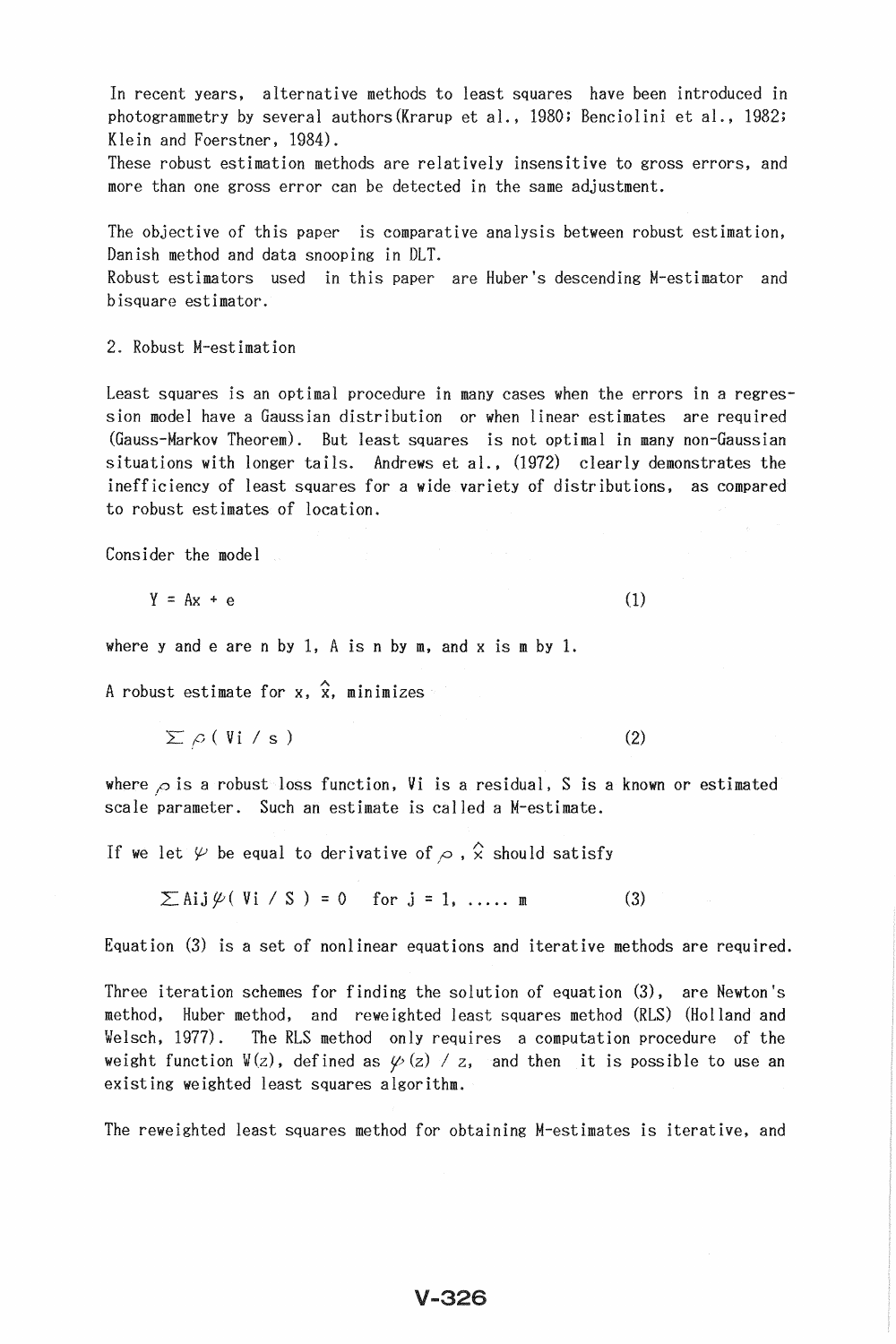therefore requires a starting solution. An ordinary least squares estimate is a sufficiently good starting solution.

After the iterative process is converged, proper weights are determined to all observations. An errorneous data have weights approximately equal to zero and have no influence on the result of the adjustment. These residuals will show the true errors.

3. Comparison analysis in DLT

The gross error detection methods used in this paper are Huber's descending Mestimator, bisquare estimator, Danish method, and Baarda's data snooping.

Huber's Descending M-Estimator (Huber, 1981)

|  |  |  |                                        |  |  |  |  |  |  | ri ≤a               |
|--|--|--|----------------------------------------|--|--|--|--|--|--|---------------------|
|  |  |  | $Wi = (b / ri) tanh [b (c -  ri ) / 2$ |  |  |  |  |  |  | $a \lt  ri  \leq c$ |
|  |  |  |                                        |  |  |  |  |  |  | r i  > c            |

where ri is the normalized residual  $( = Vi / \mathcal{T})$ ,  $a = 1.982$ ,  $b = 1.991$ ,  $c = 5$ 

Bisquare Estimator (Veress and Huang, 1987)

 $(1 - \mu^2)^2$   $|\mu| < 1$  $W_1$  = o where  $\mu i = Vi / (K.S.)$ ,  $S = median |Vi|$ ,  $K =$  turning constant ( = 6)  $| \mu | > 1$ 

|        | Danish Method (Kubik et al., 1988) |                      |
|--------|------------------------------------|----------------------|
|        |                                    | $ V_1  < 20$         |
| $Wi =$ |                                    |                      |
|        | exp $[- V_1 ^2 / (2\text{C})]$     | $ V_i  \geq 2\sigma$ |

In this paper, the convergence criterion used above three methods, was

 $\sum$  | Wi(new) - Wi(old) | < 0.02  $\sum$  Wi(new)

In the iterative data snooping, a critical value was 3.29.

The data used in this paper is the observations in the thesis of Marzan(1976). The result of this data according to a least squares adjustment is shown in Table 1. These results show that the gross errors are greatly influenced on the computation of the object space coordinates.

## $V - 327$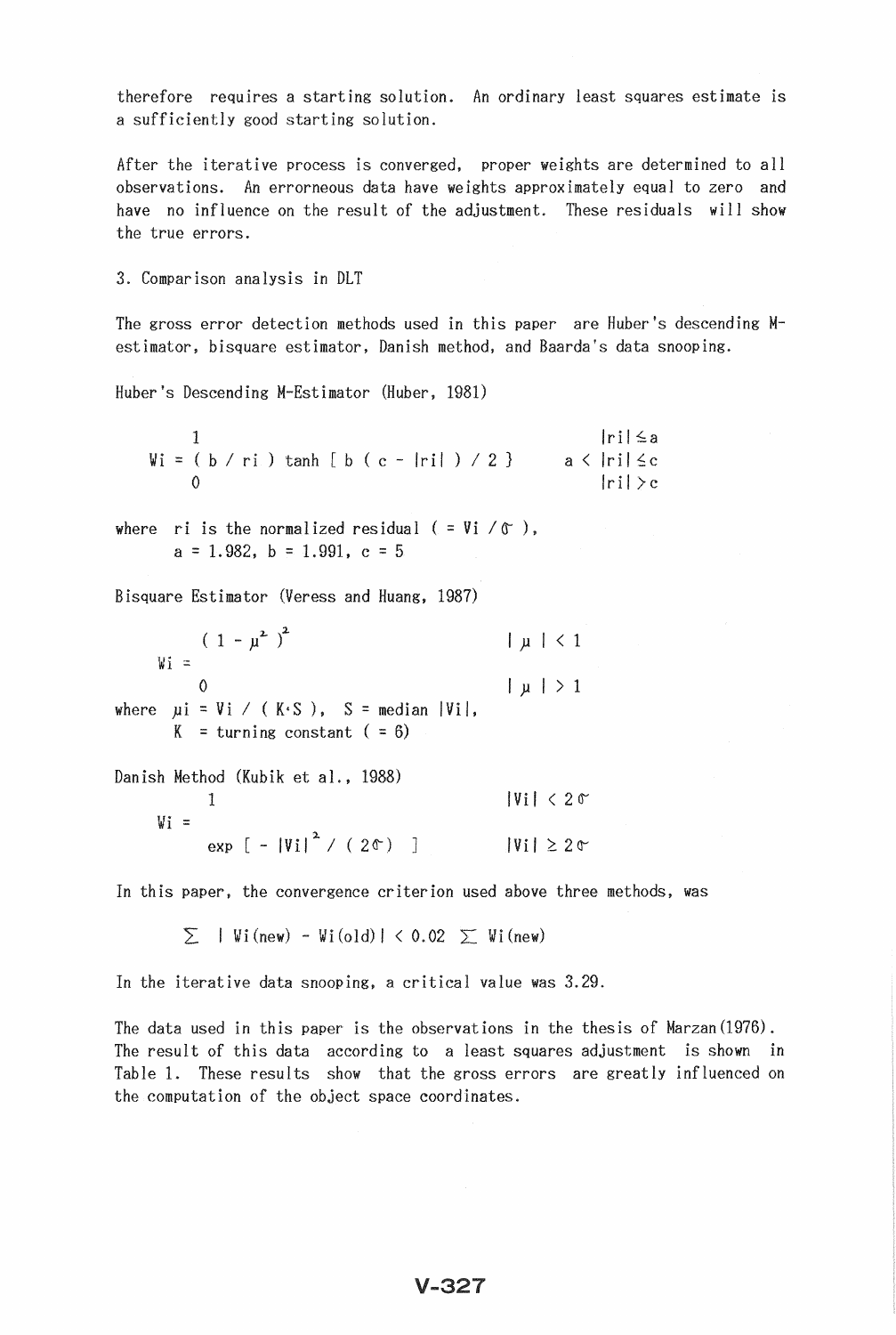Table 2 summarizes the results according to the data snooping with the maximum 5 iterations. The iterative data snooping with total 12 interations eliminated the two gross errors of points 1411 and 1401.

Tables 3, 4 and 5 are the results of Huber's descending M- estimation, bisquare estimation, and Danish method, respectively. The results of Huber's descending M-estimation and bisquare estimation, show that three points 1401, 1411, 1417 are gross errors. In the case of Danish method, only one point 1411 was detected, thus it can be inferred that other gross error influenced the final resu

The RMSE of the object space coordinates according to Huber's descending M-estimation and bisquare estimation were approximately equal to those of iterative data snooping. But the iteration numbers of Huber's descending M-estimation was 8, and bisquare estimation was 10.

In order to analyze the sensitivity of gross error detection methods according to the magnitude of gross errors, a total of 18 points, excluding the two points 1411 and 1401, were used.

And three levels of gross error,  $5\degree$ ,  $10\degree$  and  $20\degree$ , were added to the x and y image coordinates of the point 1410. The results are shown in Table 6 and 7. As shown in the results of a least squares method, the gross error included in x image coordinate greatly influenced the final results in DLT than those in y image coordinate. The iterative data snooping only detected the magnitude of  $200^{\circ}$ in x coordinate, and the Danish method detected the magnitude of 200 in x and y coordinates. But in the case of Huber's descending M-estimation and bisquare estimation, the gross errors of 10 $\mathcal C$  and 20 $\mathcal C$  in x and y coordinates were correctly detected, and gross errors of 5Gresulted in decreased weights. Thus the Robust estimation such as Huber's descending M-estimation and bisquare estimation is an effective gross error detection method in DLT.

### 4. Concluding remarks

The least squares method yield unreliable results if gross errors exist in the observations. The Robust estimation is an effective way which yields the results uninfluenced by the gross errors.

In DLT, the Robust estimation is more effective than Data Snooping and Danish method. However the choice of weight function and its constant value remains to be investigated.

#### References

Andrews, D.F. et al., 1972. Robust Estimates of Location: Survey and Advances, Princeton University Press.

Benciolini, B., L. Mussio, and F. Sanso, 1982. An Approach to Gross Error Detection more conservative than Baarda Snooping, International Archives of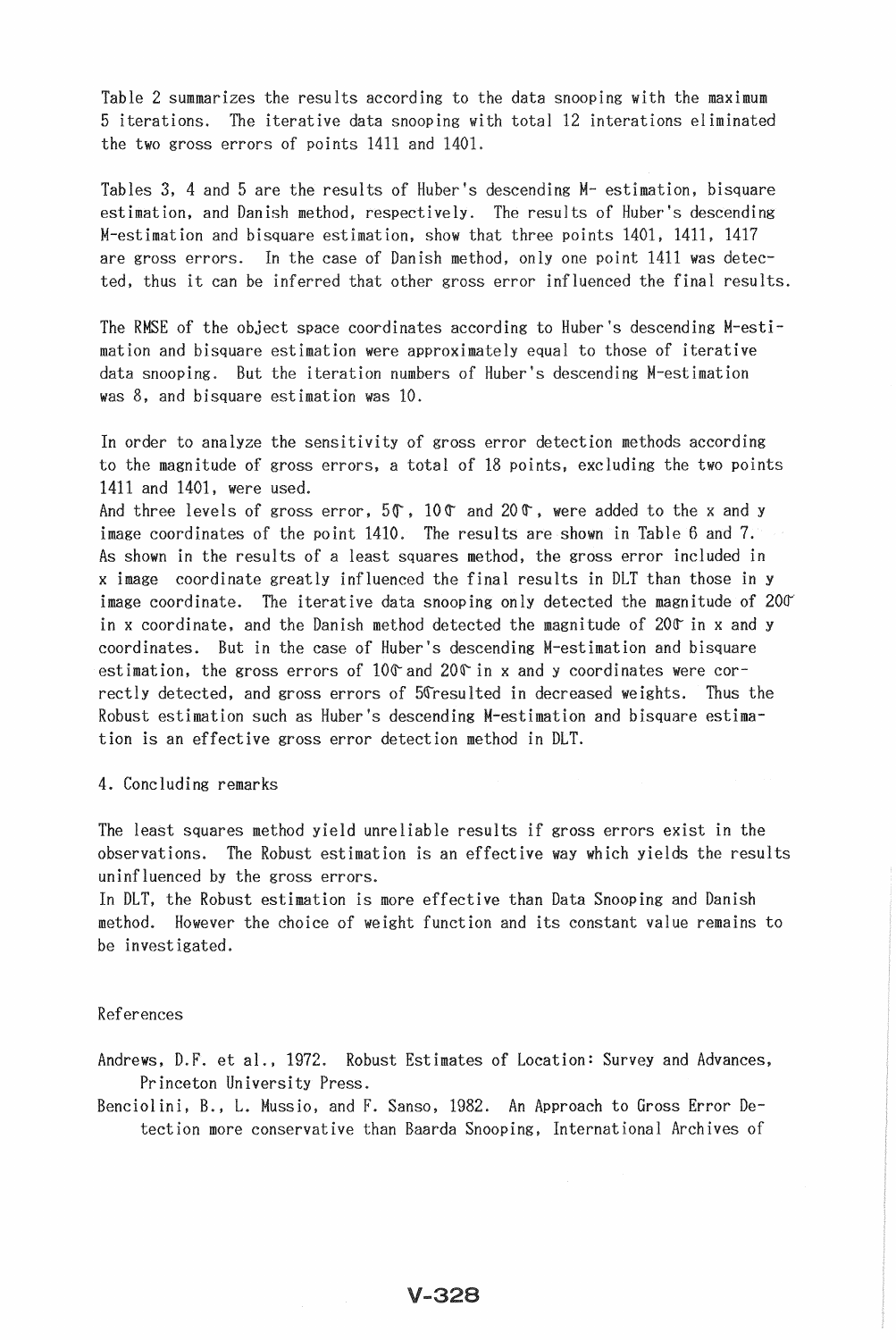Photogrammetry, Vol. 24-III, pp. 41-59.

- Photogrammetric Engineering, Vol. 42, No. 5, pp. 637-648. Brandow, V.D., H.M. Karara, H. Damberger, and H.-F. Krausse, 1976. A Non-Metric Close-Range Photogrammetric System for Mapping Geologic Structures in Mines,
- ll, M.H., 1987. Triangulation from Optical and SAR Images using Direct Linear Transformations, Engineering Remote Sensing, Vol. 53, No.8, PP. 1097-1102.
- Chen, L.-C., 1985. A Selection Scheme for Non-Metric CloseRange Phtogrammetric Systems, Ph.D. Dissertation, Univ. of Illinois at Urbana-Champaign.
- , 1987l. A Robust Method for Multiple Outliers Detection in Multiic Models, Photogrammetric Engineering and Remote Sensing, Vol. 53, No. 6, pp. 617-620.
- Holland, P.W., and R.E. Welsch, 1977. Robust Regression using Iteratively Reweighted Least-Squares, Commun. Statist.-Theor. Meth. A6(9), pp. 813-827. Huber, P.J., 1981. Robust Statistics, John Wiley.
- Jacobsen, K., 1984. Experience in Blunder Detection for Aerial Triangulation, Comm. III, XVth ISPRS Congress, pp. 440-447.
- Karara, H.M., 1974. Aortic Heart Valve Geometry, Photogrammetric Engineering, Vol. 40, No. 12, pp. 1393-1402.
- Klein, H., and W. Foerstner, 1984. Realization of Automatic Error Detection in the Block Adjustment of Program PAT-M43 using Robust Estimators, Comm. III, XVth ISPRS Congress, pp. 234-245.

Krarup, T. et al., 1980. Goetterdaemmerung over Least Squares Adjustment, Comm. III, XIVth ISPRS Congress, pp. 370-378.

- Kubik, K., K. Lyons, and D. Merchant, 1988. Photogrammetric work without Blunders, Photogrammetric Engineering and Remote Sensing, Vol. 54, No. 1, pp.  $51 - 54.$
- G.T., 1976. Rational Design for Close-Range Photogrammetry, Ph.D. Dissertation, Univ. Illinois at Urbana-Champaign.
- , G.T., and H.M. Karara, 1975. A Computer Program for the Direct Linear Transformation Solution of the Collinearity Condition, and some Applications of it, Symposium of Close Range Photogrammetric System, ASP, pp.  $420 - 476.$
- Veress, S.A., and Y. Huang, 1987. Application of Robust Estimation in Close-Range Photogrammetry, Photogrammetric Engineering and Remote Sensing, Vol. 53, No. 2, pp. 171-175.
- Werner, H., 1984. Automatic Gross Error Detection by Robust Estimators, Comm. III, XVth ISPRS Congress, pp.1101-1108.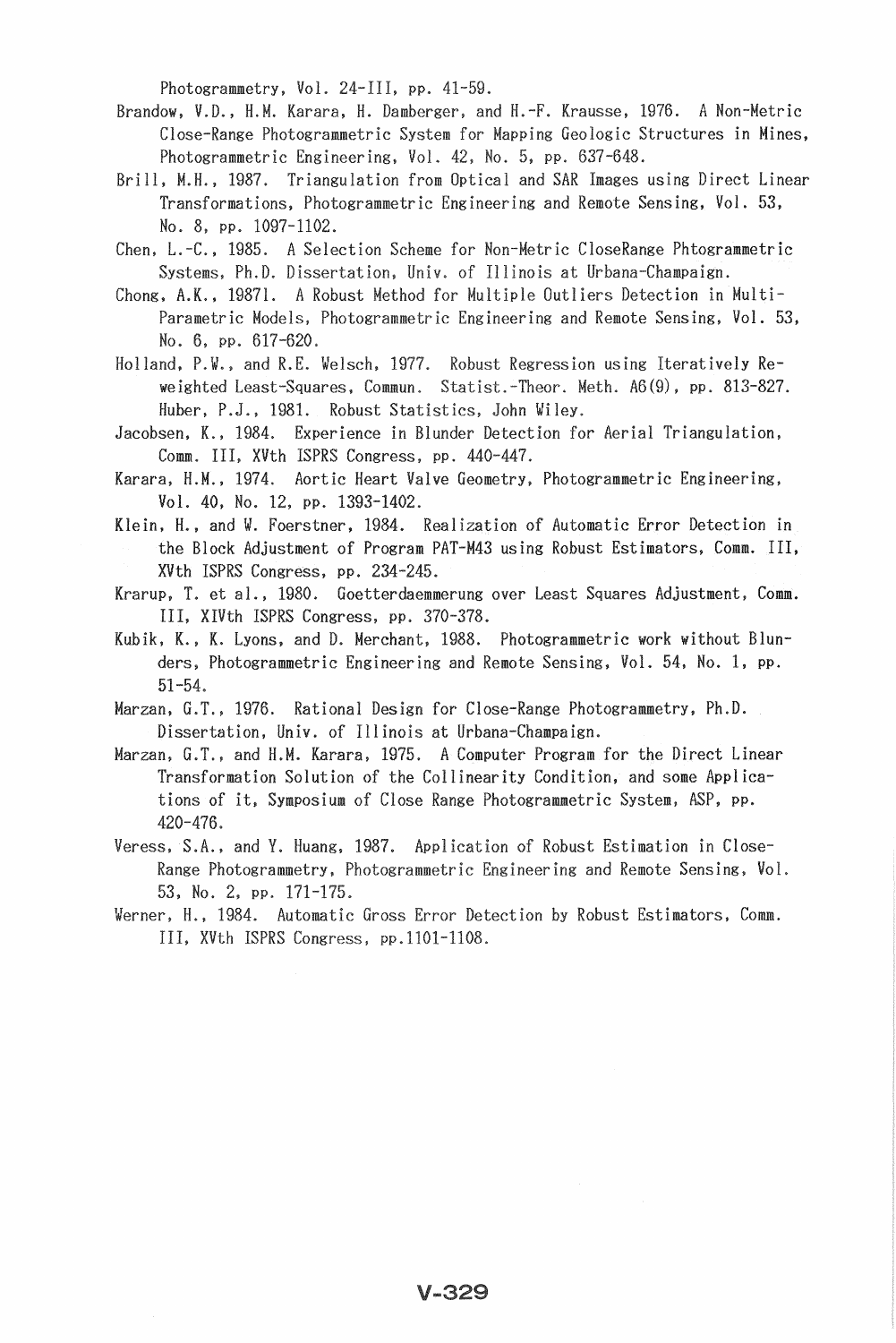| Number of Points = $20$ Iter. = $2$ |                                                           |                                                                                                                              |                |
|-------------------------------------|-----------------------------------------------------------|------------------------------------------------------------------------------------------------------------------------------|----------------|
| Rejected Point No. = 1411           |                                                           |                                                                                                                              |                |
|                                     |                                                           |                                                                                                                              |                |
|                                     |                                                           |                                                                                                                              |                |
|                                     |                                                           | 1411 -.557 -.007 5.219 .061 <-RE .318 .001 5.100 .013 <-RE                                                                   |                |
|                                     |                                                           |                                                                                                                              |                |
| Number of Points = $19$ Iter, = 5   |                                                           |                                                                                                                              |                |
| Rejected Point No. = 1401           |                                                           |                                                                                                                              |                |
|                                     |                                                           |                                                                                                                              |                |
|                                     |                                                           | Left Image<br>No. Vx Vy Tx Ty : Vx Vy Tx Ty                                                                                  |                |
|                                     |                                                           | 1401 -.029 .003 4.778 .561 (-RE -.001 -.004 .070 .275 (-0X                                                                   |                |
|                                     |                                                           |                                                                                                                              |                |
| Number of Points = $18$ Iter. = 5   |                                                           |                                                                                                                              |                |
| All Points Accepted                 |                                                           |                                                                                                                              |                |
|                                     |                                                           |                                                                                                                              |                |
|                                     |                                                           | Left Image<br>No. Vs Vy Tx Ty Vs Vy Tx Ty<br>1402.004-003.291.250<br>C-OK -.001-002.066.207<br>C-OK                          |                |
|                                     |                                                           |                                                                                                                              |                |
|                                     |                                                           |                                                                                                                              |                |
|                                     |                                                           | X0 \ (T0, Te0, 100, 109 \ X0 \ OC, 702 \ P0, 100, 100, 204,                                                                  |                |
|                                     |                                                           | 1404 -.006 .006 .560 .541 <-000 -.002 .002 .156 .146 <-000                                                                   |                |
| $1405$ , $002 - 002$ , $190$        |                                                           | $.199 (-0K - .001 - .001 - .075$                                                                                             | $.101 \tImes$  |
|                                     |                                                           | 1406 .003 .003 .223 .245 (-0K .001 .002 .072 .220 (-0K                                                                       |                |
|                                     |                                                           | 1407 .004 .003 .288 .248 <-0K -.001 -.002 .076 .168 \W                                                                       |                |
| 1408 - 002 - 002 - 206              |                                                           | .138 <-4K -.001 -.002 .060 .129 <-08                                                                                         |                |
|                                     |                                                           | 146. 2002. 002. ND-> 1278. 278. 2002. 003. 146                                                                               | .199 ( 张       |
| 1410 -.003 .000 .219                |                                                           | A0-1 220, 230, 100, 000, A0-1 100,                                                                                           |                |
|                                     |                                                           | 070 1412 1001 101 068 101 101 - 001 001 085 101 1412<br>1915 1413 1004 - 1004 1005 1005 1005 1005 1005 1005 1413 1005 - 1005 |                |
|                                     |                                                           |                                                                                                                              |                |
| $1414 - 003 - 001$ .218             |                                                           | $.094 \leftarrow 0$ K $.001 - .002$ $.038$                                                                                   | $.178 \div 0K$ |
| $1415 - .001 - .001 - .054$         | .086 (-0K                                                 | $-0.001$ $0.001$ $0.050$                                                                                                     | ,081 (-OK      |
| 1416 .001 -.000 .060                | .029 <sub>1</sub>                                         | $-0.001$ $0.003$ $0.057$ $0.204$ $0.001$                                                                                     |                |
|                                     |                                                           | 1417 .001 -.002 .124 .163 (-BK .002 -.005 .145 .436 .437 .001                                                                |                |
|                                     |                                                           | 1418 - 102 - 1002 - 130 - 130 - 130 - 130 - 1002 - 1002 - 1141                                                               |                |
|                                     |                                                           | 1419 .000 .001 .013 .063 <-0K -.003 .003 .247 .212 <-0K                                                                      |                |
| 1420.005.002                        |                                                           | $.499$ $.226$ $(-0)$ $.001$ $.000$                                                                                           | .048 .038 (-0K |
|                                     | No.<br>M¥<br>MY                                           | MZ<br>POS                                                                                                                    |                |
|                                     | $1402 - 001$                                              | $.000 - .005$<br>,005                                                                                                        |                |
|                                     | 1403 -<br>.000.                                           | $.000 - .001$<br>.001                                                                                                        |                |
|                                     | 1404<br>.001                                              | $.000 - .005$<br>.005                                                                                                        |                |
|                                     | 1405<br>.000.                                             | $.000 - .001$<br>.002                                                                                                        |                |
|                                     | 1406 ~.001 ~.001 ~.002                                    | .002                                                                                                                         |                |
|                                     | 1407~.001                                                 | $.000 - .004$<br>,004                                                                                                        |                |
|                                     | 1408<br>$.001$<br>.000.                                   | .002<br>.002                                                                                                                 |                |
|                                     | $100 - 000$ ,<br>1409                                     | $.005\,$<br>,005                                                                                                             |                |
|                                     | .000<br>$1000$<br>1410                                    | .003<br>.003                                                                                                                 |                |
|                                     | .000<br>.000.<br>1412                                     | .001<br>.000.                                                                                                                |                |
|                                     | $\langle \rangle \langle \rangle \rangle$<br>.000<br>1413 | .006<br>, 908                                                                                                                |                |
|                                     | .000.<br>1414<br>.000                                     | .003<br>.003                                                                                                                 |                |
|                                     | 1415<br>$900$<br>.000                                     | .000<br>$\mathcal{H}\mathbb{R}$                                                                                              |                |
|                                     | .000<br>1416                                              | $.000 - .002$<br>,002                                                                                                        |                |
|                                     | .001<br>1417<br>,000                                      | .000<br>,001                                                                                                                 |                |
|                                     | .000.<br>1418<br>.000                                     | .001<br>,001                                                                                                                 |                |
|                                     | 1419<br>, WH                                              | $.001 - .004$<br>,004                                                                                                        |                |
|                                     | 1420<br>,000                                              | $.001 - .005$<br>.006                                                                                                        |                |

Table 2 Adjustment by the iterative data snooping

Table 3 Adjustment by Huber's descending M-estimation

| $1401 - .043$ $.000$ 0.00 $1.00$ $($ $-.001 - .004$ $1.00$ 0.61 |  |                         |             |  |  |
|-----------------------------------------------------------------|--|-------------------------|-------------|--|--|
| 1402 .003 -.002 1.00 1.00                                       |  | 00.1,00.1,100           |             |  |  |
| 1403 .001 ~.003 1.00 1.00 .001 .002 1.00 1.00                   |  |                         |             |  |  |
| 1404 - 007 .007 0.44 0.39 - 002 .002 1.00 1.00                  |  |                         |             |  |  |
| 1405 .002 - 002 1.00 1.00 .001 - 002 1.00 1.00                  |  |                         |             |  |  |
| 1406.003 -.003 1.00 1.00 .002                                   |  |                         | 0011.001.00 |  |  |
| 1407 .003 .003 1.00 1.00 .000 -.002 1.00 1.00                   |  |                         |             |  |  |
| 1408 - 002 001 1.00 1.00 000 000 1.00 1.00                      |  |                         |             |  |  |
| 1409 - 002 003 1.00 1.00 002 003 1.00 0.92                      |  |                         |             |  |  |
|                                                                 |  |                         |             |  |  |
| 1411 -.665 .000 0.00 1.00 << .371 .001 0.00 1.00 << .141        |  |                         |             |  |  |
| 1412 .001 .001 1.00 1.00                                        |  | 001.001.00              |             |  |  |
| $1413 - .004 - .0021.001.00$                                    |  | $.002 - .004$ 1.00 0.54 |             |  |  |
| 1414 - 002 - 001 1.00 1.00 1001 - 002 1.00 1.00                 |  |                         |             |  |  |
|                                                                 |  |                         |             |  |  |
| 1416 .001 .001 1.00 .1.00 .001 .002 1.00. 3141                  |  |                         |             |  |  |
| 1417 .002 -.001 1.00 1.00 .002 -.006 1.00 0.00 <<               |  |                         |             |  |  |
| 1418 -.001 -.002 1.00 1.00 -.001 .002 1.00 1.00                 |  |                         |             |  |  |
| 1419 .001 .001 1.00 1.00 -.004 .003 0.75 0.85                   |  |                         |             |  |  |
| 1420 .006 .002 0.57 1.00 .001 .001 1.00 .009                    |  |                         |             |  |  |
|                                                                 |  | No. MX MY MZ POS        |             |  |  |

| .     |          |                |                   |         |
|-------|----------|----------------|-------------------|---------|
| 1401  |          | .012 .012 .048 |                   | , 150   |
| 1407  | - 001    | -.001 -.004    |                   | .004    |
| 1403  | .000     |                | $.000 \quad .000$ | . (X) 1 |
| \$40A | .001     |                | .000 .005         | .005    |
| 1405  | -900     | -601-          | - 001             | . 001   |
| 1405  | - 001    | -000           | - 001             | . 001   |
| 1407  | - 001    | .000           | -.003             | .003    |
| 1408  | - 001    | -000           | .003              | - 903   |
| 1409  | -000     | -.001          | .004              | ,004    |
| 1410  | .000     | -000           | -003              | .003    |
| 1411  | -000     | .000           | -999              | -999    |
| 1412  | .000     | .000           | .001              | . Mi    |
| 1413  | .000     | ,000           | -006              | . 00A   |
| 抖抖    | .000     | (10)           | . M3              | .003    |
| 1415  | . 000    | .000           | .000              | - 201   |
| 1416  | -000     | -000           | -.002             | - 002   |
| 1417  | . 000    | -901           | - .000            | . 311   |
| 1418  | -000     | .000           | - 601             | .001    |
| 1419  | .001     | .001           | - 006             | . 006   |
| 1420  | -, (K) i | .001           | -.006             | .006    |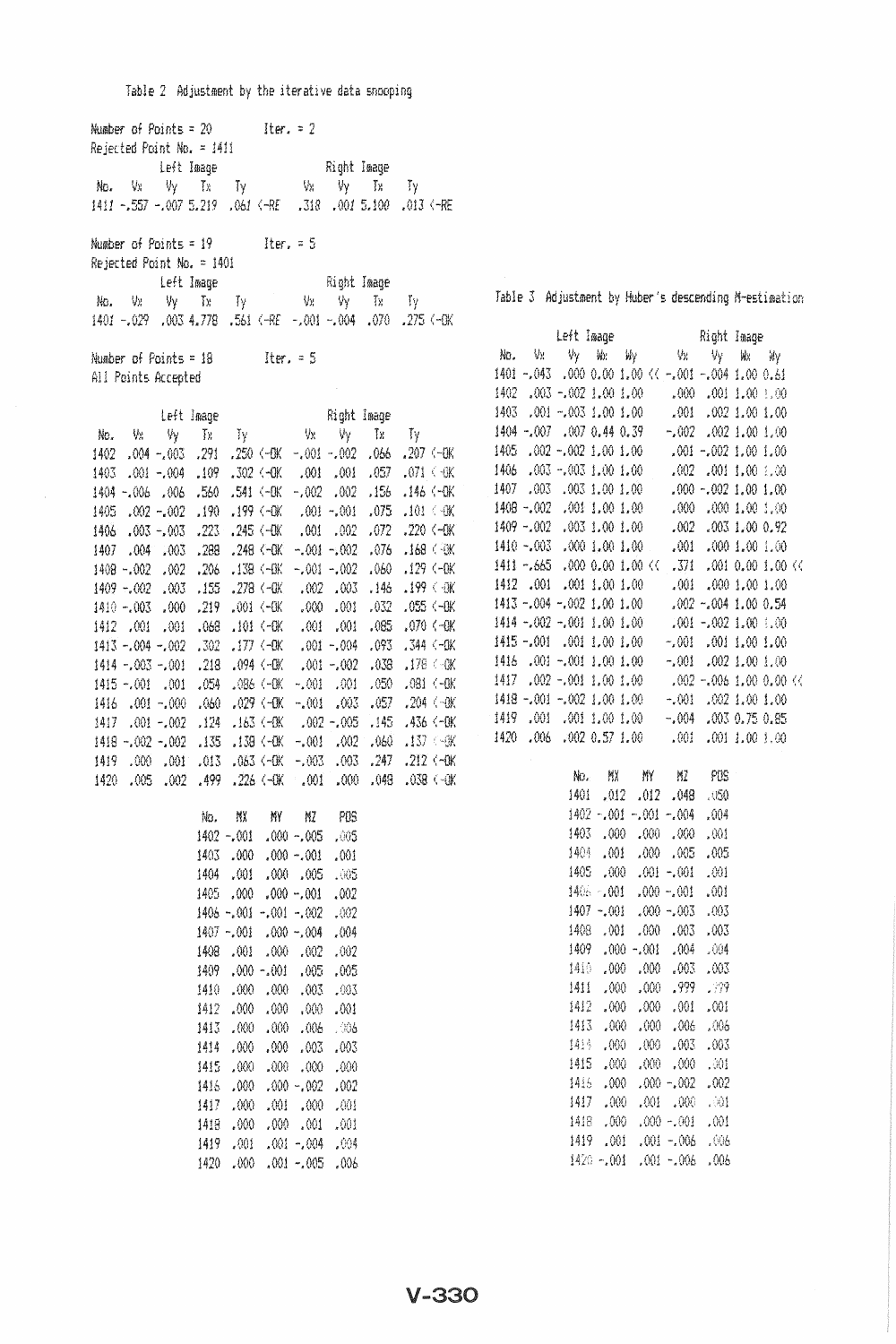## Table 4 Adjustment by bisquare estimation

| Left Image Right Image<br>No. Vx Vy Wx Wy Wx Vy Wx Wy |  |  |                             |                              |  |  |
|-------------------------------------------------------|--|--|-----------------------------|------------------------------|--|--|
|                                                       |  |  |                             |                              |  |  |
| 1401 -.042 .000 0.00 1.00 << .000 -.002 0.99 0.78     |  |  |                             |                              |  |  |
| 1402 .004 ~.002 0.79 0.92                             |  |  |                             | $-.001$ $.001$ $0.98$ $0.93$ |  |  |
| 1403 .001 -.003 0.98 0.91                             |  |  | $.000$ $.002$ $1.00$ $0.82$ |                              |  |  |
| 1404 - 007 - 008 0 35 0 29 -                          |  |  |                             | $-.002$ $.000$ 0.74 1.00     |  |  |
| 1405.002 -.002 0.94 0.96                              |  |  |                             | $.001 - .0030.970.46$        |  |  |
| 1406 .002 -.002 0.91 0.93 .001 .001 0.91 0.98         |  |  |                             |                              |  |  |
| 1407 .004 .002 0.80 0.91                              |  |  |                             | $-.001-.0020.980.78$         |  |  |
| 1408 - 002 - 001 0.94 1.00                            |  |  |                             | $.001$ $.001$ $0.98$ $0.99$  |  |  |
| 1409 - 002 .003 0.96 0.89                             |  |  |                             | .002 .002 0.73 0.85          |  |  |
| 1410 - 002 - 000 0.91 1.00                            |  |  | $.000 - .0001.001.00$       |                              |  |  |
| 1411 -.665 .000 0.00 1.00 << .370 .001 0.00 0.93 <<   |  |  |                             |                              |  |  |
| 1412 .001 .001 0.99 0.97                              |  |  |                             | .001 .000 0.95 0.99          |  |  |
| 1413 - 004 - 002 0.79 0.95                            |  |  |                             | $.001 - .004$ 0.96 0.27      |  |  |
| 1414 - 003 - 001 0.89 0.99                            |  |  | $.000 - .001$ 1.00 0.95     |                              |  |  |
| 1415 -.001 -.001 1.00 0.98 -                          |  |  |                             | $-.001$ $.001$ $0.92$ $0.97$ |  |  |
| 1416 .001 .000 0.98 1.00                              |  |  |                             | $-.001-.0010.980.97$         |  |  |
| 1417 .002 -.001 0.96 0.97                             |  |  |                             | $.002 - .011 0.73 0.00$ ((   |  |  |
| 1418 - 002 - 002 0.97 0.97                            |  |  |                             | $-.002-.002.0.74.0.84$       |  |  |
| 1419 .000 .001 1.00 0.99                              |  |  |                             | $-.005$ $.002$ 0.78 0.85     |  |  |
| 1420.005.0020.700.95                                  |  |  | $.001$ $.001$ $1.00$ $0.91$ |                              |  |  |

| Nα.  |          | <b>MY MY MZ</b> |         | POS   |
|------|----------|-----------------|---------|-------|
| 1401 |          | .011 .011 .048  |         | .050  |
| 1402 | $-.001$  | - 001 -         | -.005   | .005  |
| 1403 |          | .000000.        | -.001   | -991  |
| 1404 | . 001    | - 001           | - 006   | .006  |
| 1405 | .000     | $-001$          | - 001   | .002  |
| 1406 | - 001    | 000.            | -.001   | .001  |
| 1407 | - 001    | -.001           | - 004   | . 304 |
| 1408 | -000     | .000            | .003    | .003  |
| 1409 | . OK X 1 | - 001           | . 905   | . 46  |
| 1410 | . 000    | .000            | .002    | .002  |
| 1411 | .000     | .000            | .998    | -999  |
| 1412 | .000     | .000            | .000    | .000  |
| 1413 | -000     | ,000            | .006    | . 006 |
| 1414 | .000     | .000            | .003    | .003  |
| 1415 | .000     | .000            | -,001   | .001  |
| 1416 | .000     | .000            | - 002   | .002  |
| 1417 | $-.001$  | .001            | $-001$  | .001  |
| 1418 | .001     | .001.           | $-.001$ | .001  |
| 1419 | .001     | .001.           | - 006   | .007  |
| 1420 | . 900    | .001            | -.005   | .005  |

## Table 5 Adjustment by Danish method

|      | Left Image                                           |  |                              | Right Image                 |  |  |
|------|------------------------------------------------------|--|------------------------------|-----------------------------|--|--|
|      | No. Vx Vy kx ky Vx Vy kx ky                          |  |                              |                             |  |  |
|      | 1401 -.029 .003 1.00 1.00                            |  |                              | $.024$ $.011$ $1.00$ $1.00$ |  |  |
|      | 1402 .013 .000 1.00 1.00                             |  |                              | $00.1,00.1,500$ . 1.00.     |  |  |
| 1403 | .007 -.002 1.00 1.00                                 |  |                              | $-.011-.0041.001.00$        |  |  |
|      | 1404 - 004 - 006 1.00 1.00                           |  |                              | $-.022-.0071.001.00$        |  |  |
|      | 1405 .002 -.004 1.00 1.00 -.017 -.022 1.00 1.00      |  |                              |                             |  |  |
|      | 1406 .003 -.003 1.00 1.00                            |  | $-0.059$ . 011 1.00 1.00     |                             |  |  |
|      | 1407 .007 .003 1.00 1.00                             |  | $-.037$ .014 1.00 1.00       |                             |  |  |
|      | 1408 .008 .001 1.00 .00.1 00.1 002 -.007 1.00 .00    |  |                              |                             |  |  |
|      | 1409 .005 .000 1.00 1.00                             |  | $-.0100021.000.00$           |                             |  |  |
|      | 1410 - 002 - 001 1.00 1.00                           |  | $-0.046 = 0.0011.0011.00$    |                             |  |  |
|      | 1411 -.665 -.002 0.00 1.00 << .318 .001 0.00 1.00 << |  |                              |                             |  |  |
|      | 1412 -.001 -.002 1.00 1.00 -                         |  | $-.015-.0021.001.00$         |                             |  |  |
|      | 1413 - 006 - 004 1.00 1.00                           |  |                              | $-.013$ .013 1.00 1.00      |  |  |
|      | 1414 - 005 - 001 1.00 1.00                           |  | $-.059-.0111.001.00$         |                             |  |  |
|      | 1415 -.002 .002 1.00 1.00                            |  | $-.040-.0151.001.00$         |                             |  |  |
|      | 1416 .004 -.004 1.00 1.00                            |  |                              | $-.007$ $.008$ 1.00 1.00    |  |  |
|      | 1417 .002 -.001 1.00 1.00                            |  | $.019 - .0211.001.00$        |                             |  |  |
|      | 1418 - 003 000 1.00 1.00                             |  |                              | $-0.003$ .003 1.00 1.00     |  |  |
|      | 1419 - 002 .003 1.00 1.00                            |  | $-.013$ $.012$ $1.00$ $1.00$ |                             |  |  |
|      | 1420 1004 1004 1100 1100 -1011 1010 1001 100         |  |                              |                             |  |  |
|      |                                                      |  |                              |                             |  |  |
|      |                                                      |  |                              |                             |  |  |

| No.   |         | 撒 酌 紅             |               | - 209 |
|-------|---------|-------------------|---------------|-------|
| 1401. |         | .007 .013 .062    |               | .063  |
| 1402  |         | $-.003-.003-.013$ |               | -014  |
| 1403  |         | .001 -.004 -.021  |               | .021  |
| 1404  | . 60k   | $-.006-.022$      |               | .023  |
| 1405  | - 005   | $.000 - .023$     |               | .023  |
| 1406  | .012    | -.008             | - 061         | .063  |
| 1407  | .003    | -.008 -.043       |               | - 044 |
| 1408  | - 002   | $-.001-.010$      |               | .011  |
| 1409. | - 901 - |                   | $.000 - .019$ | .019  |
| 1410  | .006    |                   | .000 -.044    | .045  |
| 1411  | .014    |                   | .000 .936     | .936  |
| 1412  | . 004   |                   | .001 -.017    | .017  |
| 1413  | - 004   |                   | .002 -.008    | . 909 |
| 1414  | .013    |                   | $.007 - .054$ | .056  |
| 1415  | -005    |                   | $.005-038$    | -839  |
| 1416  | - 001   |                   | .003 -.014    | . 014 |
| 1417  | - 001   | - 004             | - 021         | .021  |
| 1419  | .001    |                   | .000.000      | .001  |
| 1419  | .003    |                   | $.002 - .013$ | 4 ان  |
| 1420  | . 003   |                   | .002 -.017    | .017  |

# $V-331$